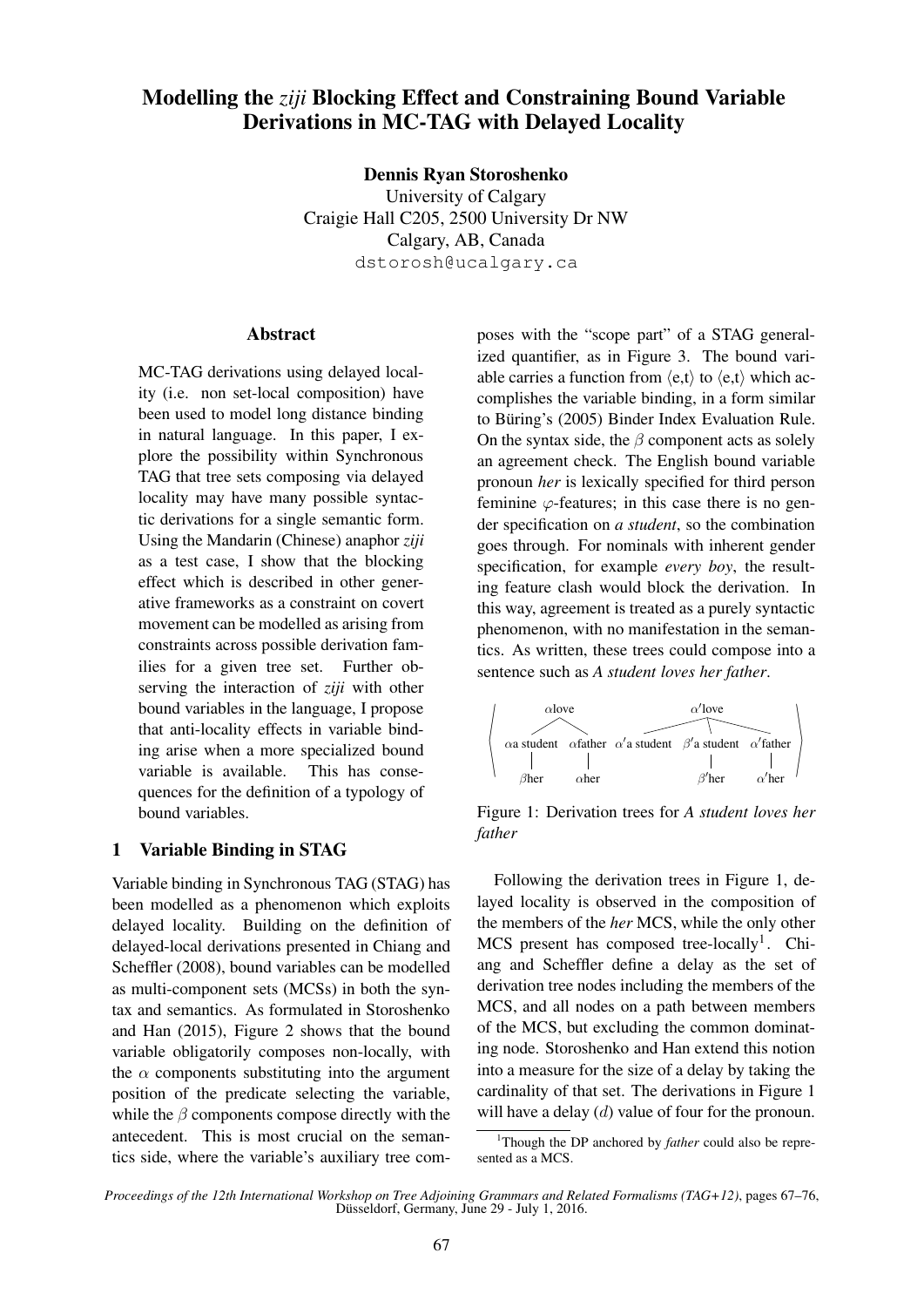$$
\left\langle\left\{\begin{array}{ccc}\text{cher: } & \text{DP} & \text{Bher: } & \text{DP*}[3\text{sgF}] \\ \mid & & & & \mid \\ \text{D} & & & & \mid \\ & & \mid & & & \mid \\ & & & \text{her} & & \end{array}\right\}\right\rangle\left\{\begin{array}{ccc}\alpha'\text{her:} & e & \beta'\text{her:} & \langle e, t\rangle \\ \mid & & & \mid \\ & x_h & \langle \langle e, t\rangle \langle e, t\rangle \rangle & \langle e, t\rangle^* \\ & & \mid \\ & & \lambda P\lambda z.[\lambda x_h.P(z)](z)\end{array}\right\}\right\rangle
$$

Figure 2: Tree sets for bound variable pronoun *her*



Figure 3: Sample Quantifier Tree Set

Beyond referring to the delay as a whole, they further define the length  $l$  of a delayed local MCS combination as  $d - n$ , where n is the number of MCS members. Thus, for the bound variable pronoun in the derivation trees of Figure 1,  $l=2$ . The reason for applying this characterization of a delay becomes clear when considering the quantifier tree sets. As defined, even a tree-local MCS combination will have a trivial delay consisting only of its own derivation tree nodes, yielding a d value of two, though the l value for this MCS combination will be zero. This is a more intuitive match with a singleton tree combination on the syntax side, as it is not immediately obvious at a glance that the two derivations are in fact isomorphic. With derivational isomorphism defined based on the equivalency of l values for any given lexical item's combinations on both sides of the STAG derivation, as well as respecting all linked nodes, the quantifier's combination can be said to be maximally isomorphic (borrowing the term from Storoshenko and Han  $(2015)$ , as  $l=0$  in both cases. It is this notion of "maximal" isomorphism that I will assume to underlie all further claims of isomorphism.

### 2 *Ziji* and The Blocking Effect

The key data modelled in this paper all derive from the behaviour of the Mandarin (Chinese) anaphor *ziji*, described extensively in the literature since Cole et al. (1990). In brief, there are five different phenomena which need to be accounted for. The first is the fact that *ziji* can allow both local and long-distance antecedents, as shown in (1).

(1) Zhangsan<sub>i</sub> renwei [Lisi<sub>j</sub> zhidao [Wangwu<sub>k</sub> Zhangsan think Lisi know Wangwu xihuan ziji $_{i/j/k}$ .]] like self 'Zhangsan thinks that Lisi knows that Wangwu likes self.'

In this respect, *ziji* is not dissimilar to its Korean cognate *caki*, which is discussed in Storoshenko and Han (2015). Where the two diverge is in the manifestation of the so-called blocking effect illustrated in (2):

(2) Zhangsan<sub>i</sub> renwei [wo<sub>j</sub> zhidao [Wangwu<sub>k</sub> Zhangsan think I know Wangwu xihuan ziji∗i/∗j/k.]] like self 'Zhangsan thinks that I know that Wangwu likes self.'

In this sentence where the subject of the middle clause is a first person pronoun, *ziji* is restricted not only to a third person antecedent, but only to the most local one. Descriptively, the presence of an intervening antecedent with mismatched  $\varphi$ features blocks the anaphor from binding by the highest subject, even though that subject is also third person. However, the situation is different in the local domain:

(3) Zhangsan<sub>i</sub> yiwei [wo<sub>j</sub> hui ba ni<sub>k</sub> dai Zhangsan thought I will BA you take hui ziji<sub>\*i/j/k</sub> de jia.] back self's DE home 'Zhangsan thought I will take you back to self's house.'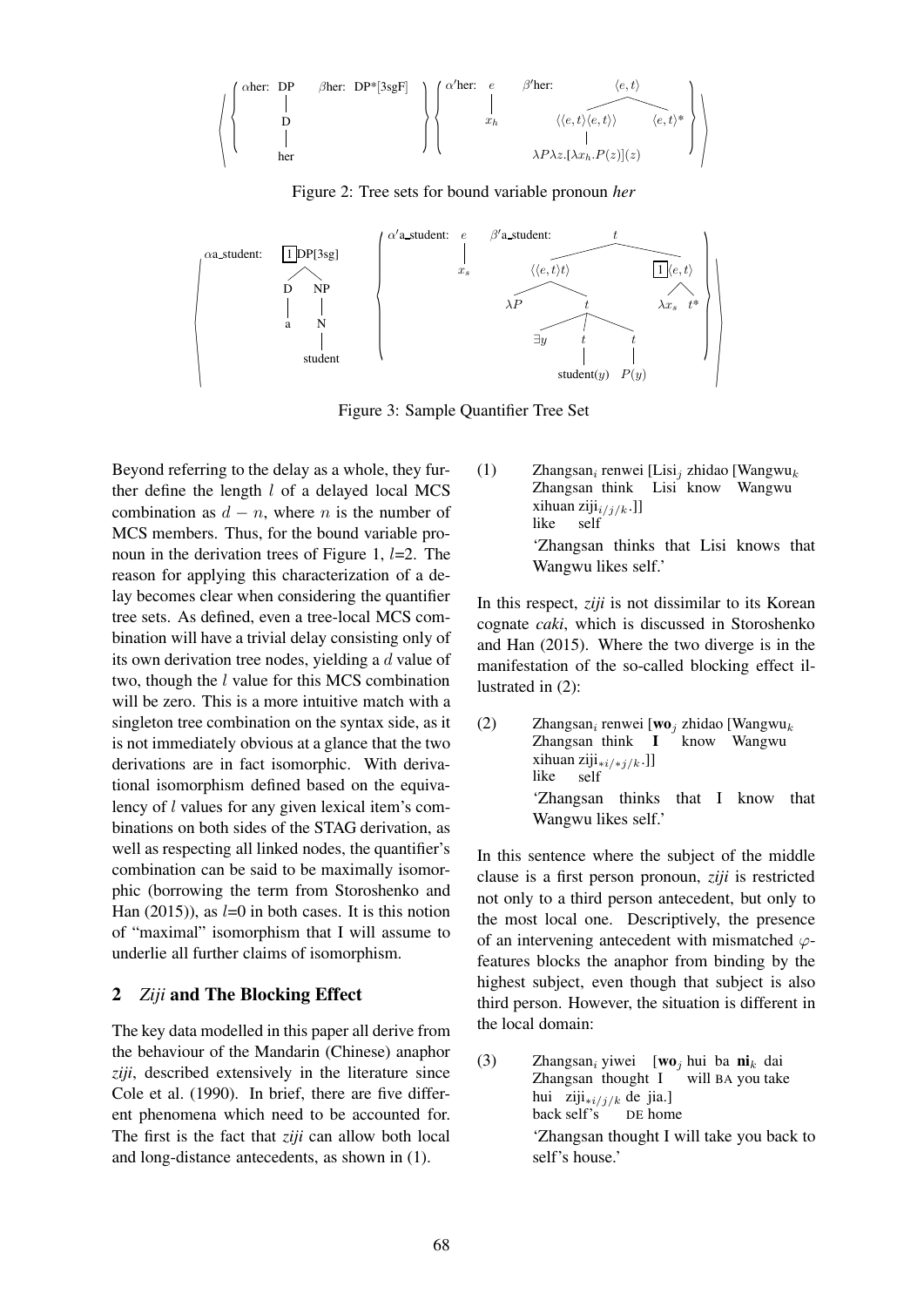As seen in (3), *ziji* is not inherently restricted to third person antecedents (unlike *caki* and the English *her* from above). In the local domain, *ziji* may be bound by either the first or the second person antecedent. This is a more general property of *ziji*, which can be bound by an antecedent of any  $\varphi$ -feature value, within the constraints of the blocking effect. For example, a version of (1) where all clauses had first person subjects would equally be grammatical. Finally, there is the observation that even when the blocking condition is respected, *ziji* may not take a non-local non-subject antecedent:

(4) Zhangsan<sub>i</sub> gaosu Lisi<sub>j</sub> [Wangwu<sub>k</sub> Zhangsan tell Lisi Wangwu piping-le criticize-ASP self ziji<sub>i/∗j/k</sub>.] 'Zhangsan told Lisi that Wangwu criticized self.'

Again unlike Korean, the anaphor may not take Lisi as a potential antecedent. However, even though *Lisi* is not considered a possible antecedent, a first person pronoun in that position induces a blocking effect, even though this was not observed in the local domain. Based on these data, the five different properties of *ziji* which need to be modelled are enumerated again below:

- 1. Local and long distance antecedents are possible
- 2.  $\varphi$ -feature mismatch in a c-command chain induces blocking across clauses
- 3. Any antecedent may be viable in the lowest clause
- 4. The anaphor can in principle take any  $\varphi$ feature valued antecedent
- 5. Higher clause antecedents must be subjects

Sohng's (2004) analysis of *ziji* follows the tradition of the original Cole et al. analysis in making use of covert movement to capture all of the relevant facts, accounting for the various differences between Korean *caki* and Mandarin *ziji* as being the result of the difference in  $\varphi$ -features between the two. While the formal mechanisms here will of course be different, STAG not having any notion of covert movement to fall back on, the final analysis will draw on Sohng's key insight. The intricate pattern of data observed will be here be modelled as an interplay between the mechanisms used to capture agreement and a set of well-formedness constraints on STAG derivations.

### 3 Modelling Core Cases

Above, I showed the agreement checking mechanism that has been previously proposed for bound variables in STAG: a feature value on the degenerate DP node which combines in the syntax with the variable's antecedent. However, this is not the only agreement-checking mechanism which has been proposed in the TAG literature. Working in LTAG, Kallmeyer and Romero (2007) provide an account for reflexive pronouns where agreement is checked via a degenerate  $T'$  node, part of the MCS for the reflexive. The intuition here is that by having agreement check with the functional projection of the verb, a tree-local derivation for the reflexive is ensured. My proposal is simple: the unique ϕ-feature deficiency of *ziji* versus *caki* is derived by adding this additional degenerate node to the syntax side of the bound variable's MCS, as in Figure 4.

Based on these MCS definitions, it is clear where the notion of delay length will become relevant, as there are asymmetric sets on the syntax and semantic sides. Ultimately, the semantics will define the minimum  $l$  value for any given derivation, as the delay needed for semantic composition will be directly determined by the intended meaning of the sentence:  $\alpha'$ ziji will substitute at the appropriate argument position while  $\beta'$ ziji will adjoin to the scope part of the desired antecedent<sup>2</sup> Between the two MCSs in Figure 4, I assume the following symmetric compositions:  $\alpha$ ziji and  $\alpha'$ ziji will need to substitute at linked nodes, while  $\beta$ ziji $_{DP*}$  and  $\beta'$ ziji will also be required to adjoin into the tree sets of the antecedent. With no matched component to force a fully isomorphic derivation via a linked node,  $\beta$ ziji $_{T*}$  is essentially free to attach at any node with a matching label, constrained only by the  $\varphi$ -feature value. I will begin with the assumption that both adjoining sites must have no incompatible features, with the  $\alpha$  variables valued via unification with features at the adjoining sites. However, to capture all the facts within a single account, it will emerge that the equivalence of the two feature unifications is relaxed under certain structural relationships between the two agreeing members of the *ziji* MCS. Moving forward, I will not be presenting any information on the semantic derivations, choosing to focus exclusively on the syntax. Full STAG

<sup>&</sup>lt;sup>2</sup>Proper names are assumed to also have generalized quantifier scope parts to provide the necessary binding.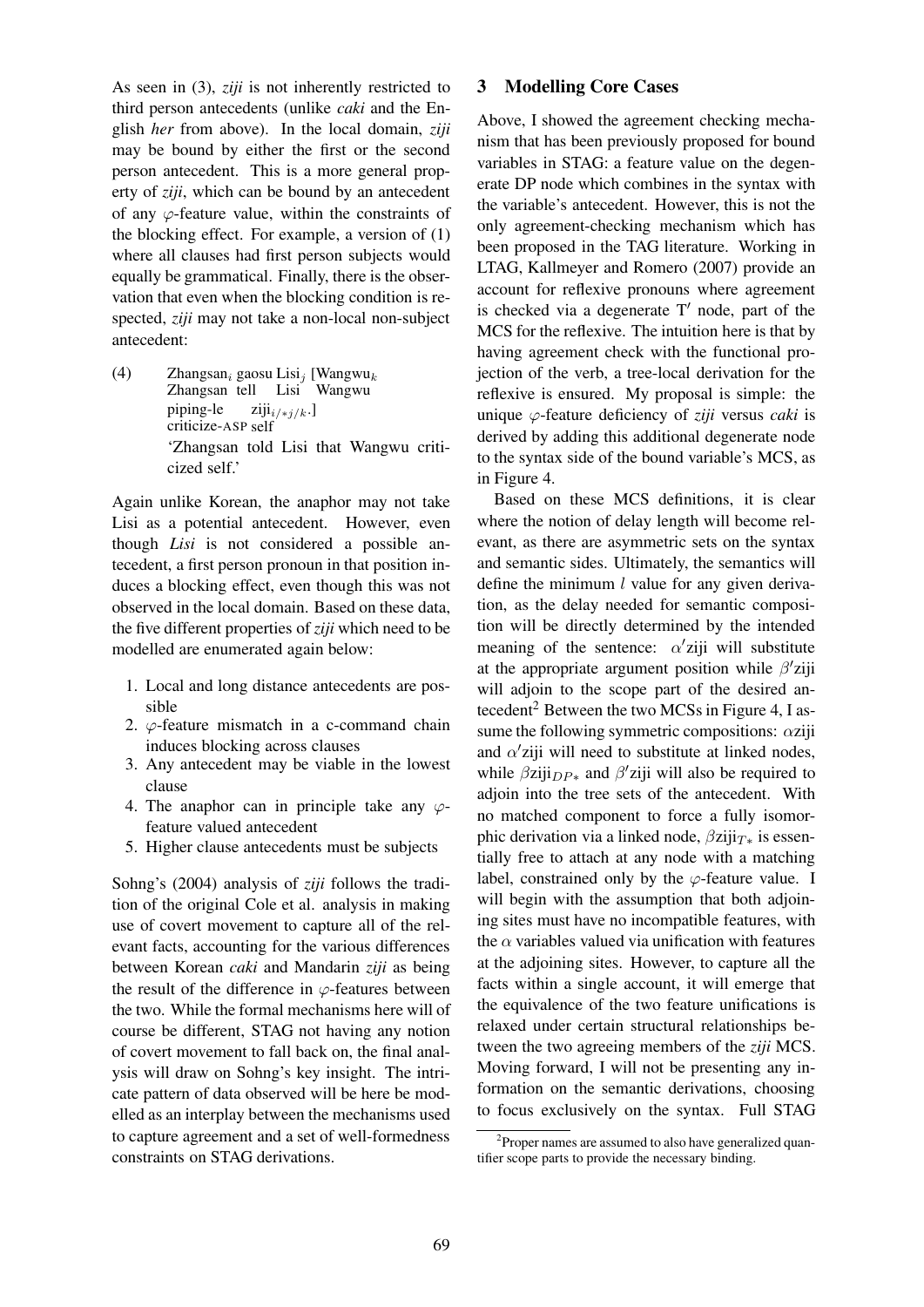αzijiDP DP D ziji βzijiDP<sup>∗</sup> DP\*[φ = α] βzijiT′<sup>∗</sup> T ′\*[φ = α] α ′ ziji: e xa β ′ ziji: he, ti hhe, tihe, tii he, ti\* λP λz.[λxa.P(z)](z) 

Figure 4: Tree Sets for *ziji*

derivations in the syntax and semantics for many of the predicates used here can be found in existing work, and no changes in the mechanics of deriving variable binding are being proposed in this paper.

For the sake of illustration, one syntactic predicate tree appears in Figure 5. Predicates such as *renwei* "think" and *zhidao* "know" will be simpler transitive verbs, still recursive on C′ , with all of these able to either recursively join to each other, or a CP-rooted embedded clause such as *xihuan* "like" or *piping* "criticize" having a DP terminal node at the object position which will be the substitution site for αziji. The ditransitive *gaosu* "tell" is represented using a standard VP-shell structure. The only crucial detail to note is that in a ditransitive predicate, the T′ node is c-commanded by the subject, but not the indirect object.



Figure 5: Sample Embedding Predicate *gaosu* "tell"

The three readings for (1) will emerge from the DPs into which  $\beta$ ziji $_{DP*}$  and its associated semantic tree adjoin. Multiplying this out by the three clauses each with their own T′ nodes yields nine possible derivation trees, three for each reading. These are given in full in Figure 6, though all further examples will be summarized as in Table 1. In these tables, the *l* value for the semantic combination of *ziji* will correspond to the cell matching the predicate of which *ziji* is an argument with the intended antecedent for that reading; the leftmost column in all cases.

|  |  | Table 1: Tabular representation of Figure 6 |  |  |
|--|--|---------------------------------------------|--|--|
|--|--|---------------------------------------------|--|--|

|                                                                                                                                                                                                                                  | T'* at:   xihuan zhidao renwei |  |
|----------------------------------------------------------------------------------------------------------------------------------------------------------------------------------------------------------------------------------|--------------------------------|--|
|                                                                                                                                                                                                                                  |                                |  |
|                                                                                                                                                                                                                                  |                                |  |
| DP* at: Wangwu $\begin{array}{ l} \hline \delta1$ : $l=1$ $\delta2$ : $l=2$ $\delta3$ : $l=3$<br>Lisi/Wo $\delta4$ : $l=2$ $\delta5$ : $l=2$ $\delta6$ : $l=3$<br>Zhangsan $\delta7$ : $l=3$ $\delta8$ : $l=3$ $\delta9$ : $l=3$ |                                |  |

Based on this table, it is immediately clear that not all possible derivations are licit. For the situation where *Wangwu* is the antecedent, placing the  $\beta$ ziji $_{T'*}$  in any clause higher than the one containing  $\alpha$ ziji will create a longer delay in the syntax than the semantics, making  $\delta$ 2 and  $\delta$ 3 not (maximally) isomorphic STAG derivations. Conversely, when *Zhangsan* is the antecedent, all placements of  $\beta$ ziji $_{T'}$  yield a formally isomorphic derivation, under the terms defined above. I label this set of isomorphic derivations as a derivational family: a set of isomorphic derivations (as defined by sharing equal  $l$  values for all MCS compositions) which yield identical semantic outputs. Removing spurious derivations yields the final set of possible derivations for (1) in Table 2. The lowest antecedent is derived via a singleton derivation, while the other two are represented with derivational families.

Table 2: Isomorphic Derivations for (1)

|                                                                                                                          | T'* at:   xihuan zhidao renwei |  |
|--------------------------------------------------------------------------------------------------------------------------|--------------------------------|--|
| $\overline{DP^*}$ at: Wangwu   $\delta 1$ : $l=1$                                                                        |                                |  |
|                                                                                                                          |                                |  |
| Lisi $\begin{vmatrix} \delta4: & l=2 & \delta5: & l=2 \\ \delta7: & l=3 & \delta8: & l=3 & \delta9: & l=3 \end{vmatrix}$ |                                |  |

Taking these same values for the blocking effect example in (2) yields the derivations in Table 3. However, two of the isomorphic derivations,  $\delta$ 4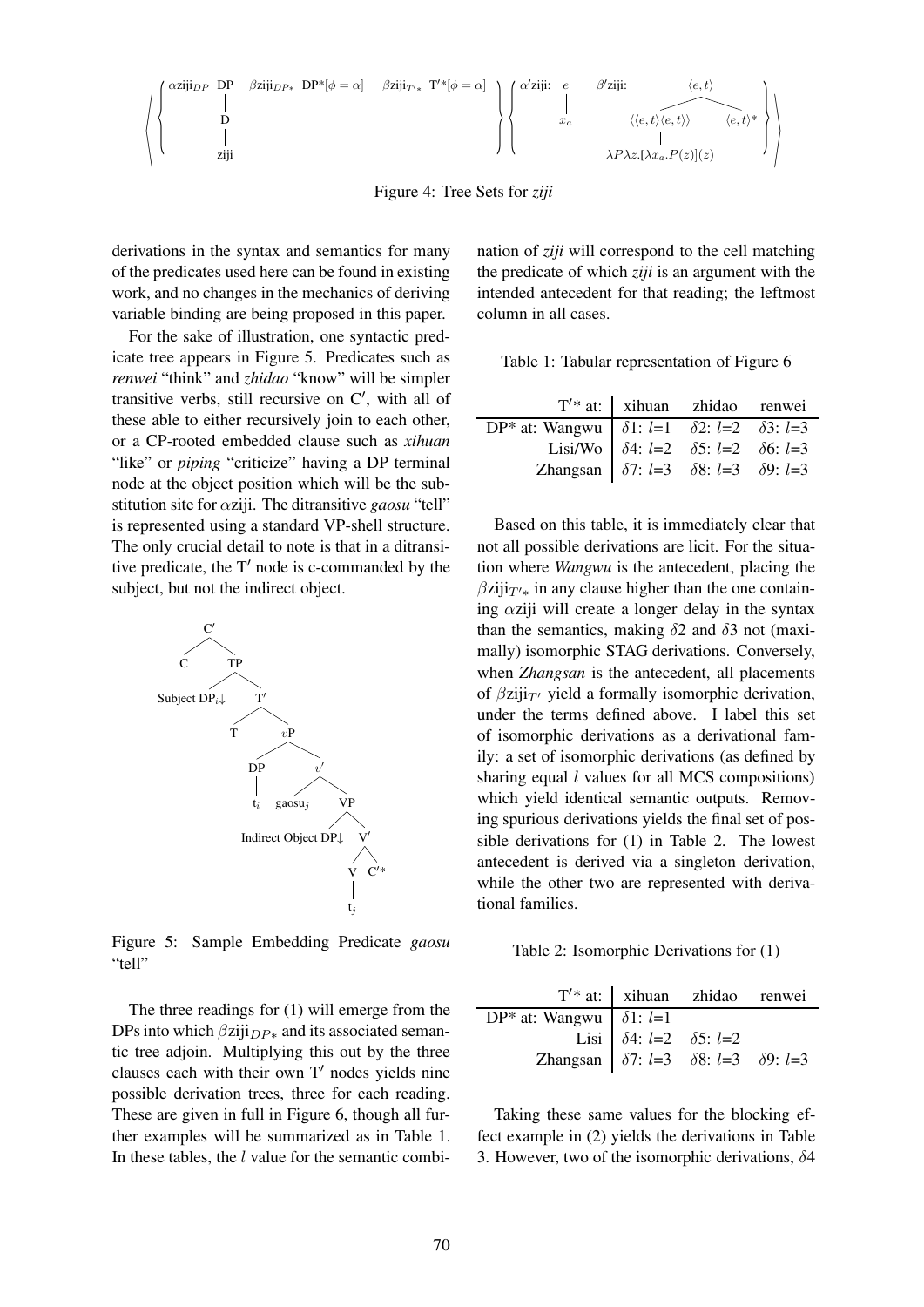

Figure 6: Derivation Trees for (1) and (2)

and  $\delta$ 8 (indicated in bold in the table), will result in a feature clash as the  $\beta$ ziji components will adjoin at locations with different  $\varphi$  feature values.

Table 3: Isomorphic Derivations for (2)

|                                                                                                                                                                                                              | $T'$ * at:   xihuan zhidao renwei |  |
|--------------------------------------------------------------------------------------------------------------------------------------------------------------------------------------------------------------|-----------------------------------|--|
|                                                                                                                                                                                                              |                                   |  |
|                                                                                                                                                                                                              |                                   |  |
| <b>DP*:</b> at Wangwu $\begin{array}{c cc}\n\delta 1: & l=1 \\ \hline\n\text{Wo} & \delta 4: & l=2 \\ \hline\n\text{Zhangsan} & \delta 7: & l=3 \\ \hline\n\delta 8: & l=3 \\ \hline\n\end{array}$ 59: $l=3$ |                                   |  |

This clash is what I propose to be at the root of the blocking effect. Following on the definition of a derivational family, I propose the Fully Functional Family (FFF) constraint:

(5) FULLY FUNCTIONAL FAMILY (FFF): If one member of a derivational family violates a syntactic constraint, all members of the family are rendered infelicitous.

Applying this constraint to the set of derivations in Table 3, only the derivation belonging to the most local antecedent survives.

(3) presents a more complex situation. Here, the lowest clause is a ditransitive, while *ziji* is further embedded inside of a possessive DP structure. The partial derivation for this this example is presented in Figure 7. With three possible antecedents and



Figure 7: Partial Derivation Tree for (3)

two clauses, here there are six possible derivations, presented in Table 4. Non-isomorphic derivations have already been removed, and those creating a feature clash are again bolded.

Table 4: Isomorphic Derivations for (3)

|                                                | $T'$ * at: dai hui viwei |  |
|------------------------------------------------|--------------------------|--|
| $\overline{DP^*}$ at: Ni   $\delta$ 1: $l=2$   |                          |  |
|                                                | Wo $\delta 3$ : $l=2$    |  |
| Zhangsan   $\delta$ 5: $l=3$ $\delta$ 6: $l=3$ |                          |  |

Recall that the possible antecedents here were *ni* and *wo*. The correct prediction is made for *Zhangsan*, whose derivational family is eliminated by virtue of the FFF, and for *wo*, where the first person subject values T′ in the only isomorphic derivation. Note that a hypothetical  $\delta$ 4 would exist, where  $\beta$ ziji<sub>T'</sub>\* attaches to the higher clause with a third person subject. However, that derivation is not isomorphic, and does not survive into the (singleton) family, avoiding the feature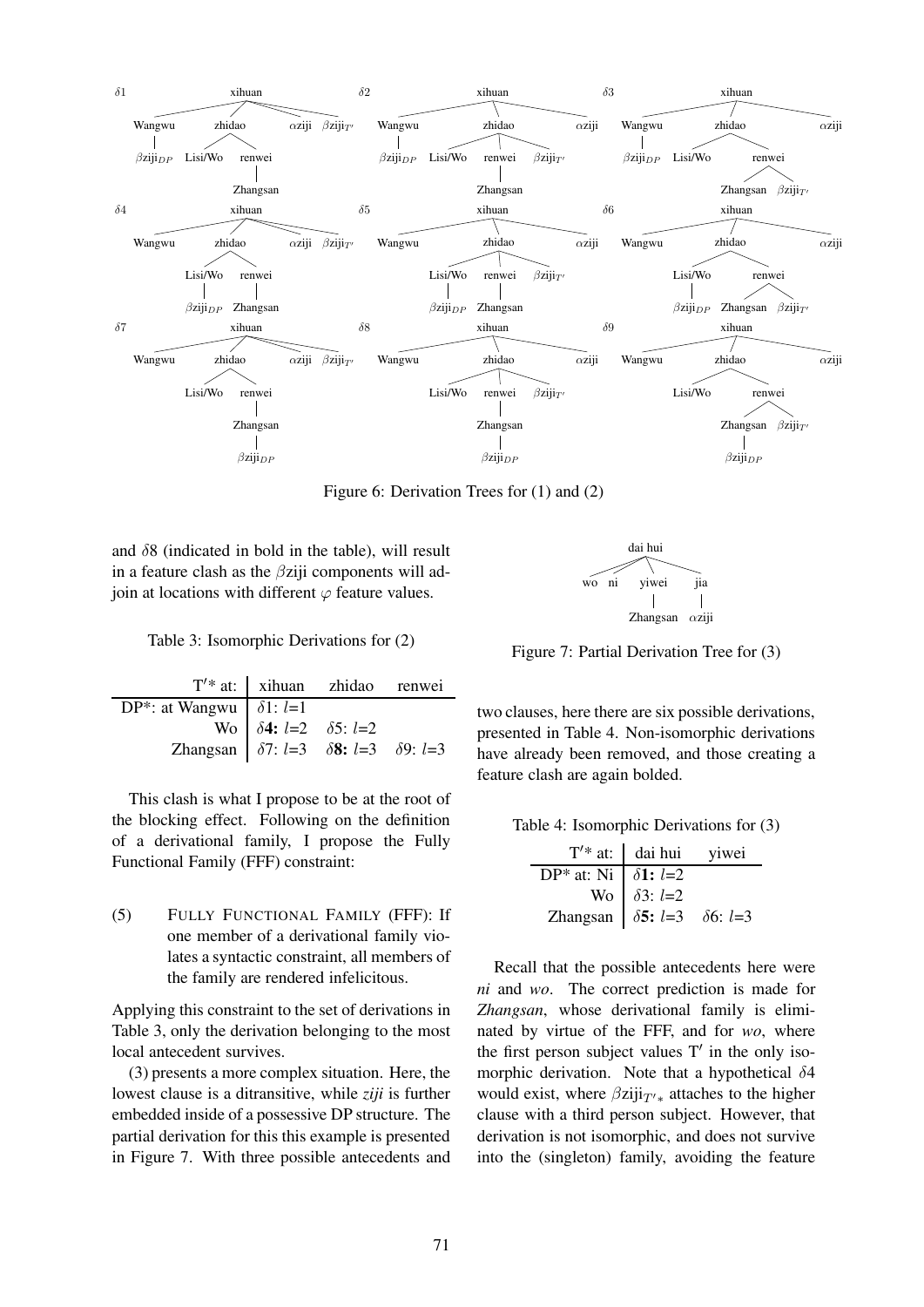clash. A similar  $\delta$ 2 would exist, but is also nonisomorphic. The unexpected result here is that  $\delta$ 1 yields a feature clash, and yet the reading is grammatical.

Refining the definition of how a feature clash results resolves this issue. The distinction to make here is in the relationship of the elements in the final derived syntax tree; I assume the higher clause to be a transitive verb auxiliary tree recursive on C ′ , while the embedded clause is a CP-rooted ditransitive-like structure. In  $\delta$ 5,  $\beta$ ziji $_{DP*}$  is adjoined to the subject in the higher clause, at a position c-commanding  $\beta$ ziji $_{T'*}$  adjoined to the T' node of the lower clause. This c-command relationship, I claim, is required for the feature clash to be triggered. Looking at  $\delta$ 1, an opposite relationship occurs, where  $\beta$ ziji $_{T'*}$  dominates  $\beta$ ziji $_{DP*}$ . Here, the features do not enter into the necessary configuration to be checked, and  $\delta$ 1 is not actually a clash. To fully implement this would require a revision to the original *ziji* trees such that it is not a formal part of the MCS that the two feature unifications must match:  $\beta$ ziji $_{DP*}$  would receive a value for its  $\alpha$ , while  $\beta$ ziji $_{T'*}$  would have a distinct value  $\beta$  for its  $\varphi$  features, and the constraint described here would be that if  $\beta$ ziji $_{DP*}$  ccommands  $\beta$ ziji<sub>T'\*</sub>, then  $\alpha = \beta$ .

This c-command relationship comes into play when it comes to discussing (4) and the closelyrelated (6):

(6) Zhangsan<sub>i</sub> gaosu wo<sub>j</sub> Wangwu<sub>k</sub> Zhangsan tell I Wangwu piping-le criticize-ASP self ziji∗i/∗j/k. 'Zhangsan told me that Wangwu criticized self.'

Recall that (4) indicated that the non-subject is not a possible antecedent, but having *ziji* bound by *Zhangsan* was still possible. (6) has the same structure, but replaces the indirect object with a first person pronoun. Note that even though it is not considered a viable antecedent, it still induces a blocking effect. The partial derivation tree for (4) and (6) is as in Figure 8. Again, with three potential antecedents, and two clauses, there are six possible derivations to consider. Table 5 presents only the isomorphic families for (6).

In this case, the lowest antecedent is correctly predicted to be fine, and the first person indirect object is ruled out because in  $\delta$ 3  $\beta$ ziji $_{DP^*}$  will c-command  $\beta$ ziji $_{T'*}$  with mismatched  $\varphi$ -features.



Figure 8: Partial Derivation Tree for (4) and (6)

Table 5: Isomorphic Derivations for (6)

|                                                | $T'$ * at:   piping                        | gaosu |
|------------------------------------------------|--------------------------------------------|-------|
| DP* at: Wangwu   $\delta$ 1: $l=2$             |                                            |       |
|                                                | Wo   $\delta 3$ : $l=2$ $\delta 4$ : $l=2$ |       |
| Zhangsan   $\delta$ 5: $l=2$ $\delta$ 6: $l=2$ |                                            |       |

With one derivation ruled out, FFF will block all derivations in the same family. What is not immediately obvious is how  $\delta$ 5 and  $\delta$ 6 are also ruled out. To fully lay out the issue, I also present the derivations for (4) in Table 6. In this case, the data conform with the prediction for *Zhangsan*, who is a viable antecedent, but there is no obvious reason that *Lisi* is ruled out. Given that  $\delta$ 3 is wellformed and satisfies the c-command requirement for feature checking, δ4 should be examined for the cause of the unacceptability. The intuition here is that as (4) most clearly shows the subject orientation of *ziji*, that effect should fall out from the one derivation where  $\beta$ ziji $_{T'*}$  ends up in a position to dominate  $\beta$ ziji $_{DP*}$ . However, fully ruling out this relationship would block exactly the configuration in the unexpectedly grammatical  $\delta$ 1 from (3). So, just the right constraint which predicts the grammaticality of (3) and (4) with the reported readings, and possibly offer some insight into the so-far unexplained blocking effect in (6) needs to be found.

Looking at (3) and (4), the most obvious difference is that the first case dealt with a singleton family, while the unavailable *Lisi* reading of (4) has two isomorphic derivations. An additional structural constraint on the two degenerate nodes of the syntactic *ziji* set obtains the correct result:  $\beta$ ziji<sub>T'</sub>∗ may only dominate  $\beta$ ziji<sub>DP</sub>∗ if there is no other isomorphic derivation where the c-command relationship which enables feature checking obtains. Framing the constraint in this way allows an escape hatch for *ziji* to have different properties in the most local domain, as the lowest clause attachment of  $\beta$ ziji $_{T'*}$  will always reduce any derivation with local binding of *ziji* to a singleton derivation family, and any higher antecedent will always have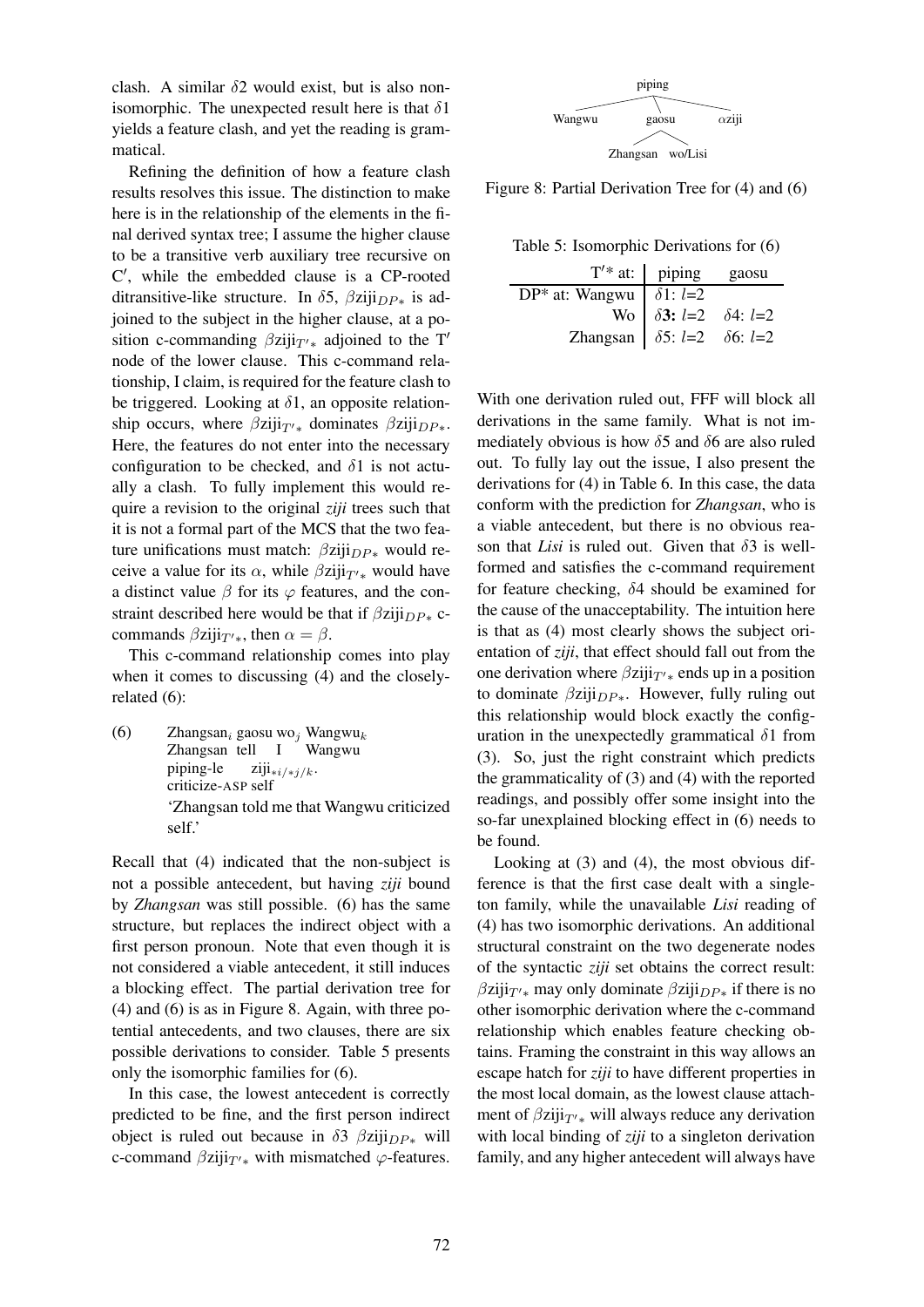Table 6: Isomorphic Derivations for (4)

|                                                                                                  | $T^*$ at: $ $ piping gaosu |  |
|--------------------------------------------------------------------------------------------------|----------------------------|--|
| $\overline{DP^*}$ at: Wangwu   $\delta$ 1: $l=2$                                                 |                            |  |
|                                                                                                  |                            |  |
| Lisi   $\delta 3$ : $l=2$ $\delta 4$ : $l=2$<br>Zhangsan   $\delta 5$ : $l=2$ $\delta 6$ : $l=2$ |                            |  |

a larger family of isomorphic derivations. This constraint isolates exactly the derivations where subject orientation and blocking appear to be suspended. Applying this constraint to the derivations in Table 6,  $\delta$ 4 will be ruled out, which in turn eliminates the derivational family associated with the antecedent *Lisi*, following the FFF.

There is an additional consequence for (6). Following this new well-formedness constraint on the combination of the  $\beta$ ziji components,  $\delta$ 4 in Table 5 is also blocked. This leads to another situation which has so far not been seen: one in which all members of an isomorphic family of derivations are separately ill-formed. My final proposal is that this triggers another constraint between derivations: the Poisoned Path Principle, or PPP.

(7) POISONED PATH PRINCIPLE: If one isomorphic family consists entirely of illformed derivations, no other family of the same or greater *l* value is licit.

This principle captures the distinction between (4) and (6) where the same derivations are licit in one case but not the other. The distinction lies not in those derivations, but in the status of another family of derivations with the same  $l$  value. In (4), it is actually the well-formedness of  $\delta$ 3 which allows the  $\delta$ 5/ $\delta$ 6 family to survive.

This set of constraints yields the desirable result of capturing the distinction between (4) and (6), but other analytic options are available. Indeed, (Huang et al., 2009) describe the distinctions between local and long-distance *ziji* as so intractable that they suggest treating the two as distinct forms with different properties. A reviewer points out that following such a path would allow for a simpler characterization of subject orientation in the long distance domain as falling out from a requirement that  $\beta$ ziji $_{DP*}$  must c-command  $\beta$ ziji $_{T'*}$ . It is also suggested that the blocking effect in (6) can be captured by adding another component to the *ziji* MCS which will check for agreement at some position in the predicate tree where the indirect object's  $\varphi$  features are checked. While this certainly

has a precedent in the literature (Kallmeyer and Romero use a similar device to check for agreement with an indirect object), its use in this context would be hard to stipulate. Assuming that all three of  $\beta$ ziji<sub>DP</sub>\*,  $\beta$ ziji<sub>T'</sub>\*, and the proposed  $\beta$ ziji<sub>V'\*</sub> would have to match in  $\varphi$  features, then a clash would result if both  $\beta$ ziji $_{T'*}$  and  $\beta$ ziji $_{V'*}$  adjoined at the highest clause in the derivation of the ungrammatical matrix subject reading of (6). Recalling that Storoshenko and Han (2015) uses a minimum  $l$  value to force long distance binding, then a dedicated tree set for long distance *ziji* would need a minimum l based on the distance between  $\beta$ ziji $_{DP*}$  and  $\alpha$ ziji in the derivation tree, but the position of  $\beta$ ziji<sub>V'\*</sub> does not change the *l* value. As such, there is no way to force  $\beta$ ziji $_{V'*}$  to attach to the higher clause rather than the lower one (which could potentially avoid the clash) short of writing in a stipulation that  $\beta$ ziji<sub>V'\*</sub> and  $\beta$ ziji<sub>T'\*</sub> must have a relative *l* of zero with respect to each other (tree local) and a relative  $l$  of one with respect to  $\beta$ ziji $_{DP*}$  (in the same clause as the subject), all within an overall  $l$  of two for the whole MCS (the anaphor is in an embedded clause). This is just to say that no treatment of these data will be devoid of stipulations somewhere in the account; it is left to further debate which are more likely. Furthermore, the local domain is no less complex, as (3) has a close counterpart in which subject orientation *does* obtain in the local domain:

(8) Wangwu<sub>i</sub> shuo Zhangsan<sub>j</sub> zengsong gei Wangwu say Zhangsan give to Lisi<sub>k</sub> yipian guanyu ziji<sub>i/j/\*k</sub> de wenzhang. Lisi one about self DE article 'Wangwu says that Zhangsan gave an article about self to Lisi.'

Unlike in (3), the lower clause indirect object of (8) cannot be an antecedent. So, just as a distinct long-distance account would require some derivational stipulations, a dedicated local treatment of *ziji* would need to be sensitive to the distinction between a "true" ditransitive as in (8) and the socalled *ba*-construction of (3).

In closing this discussion of the core analysis, it's worth pointing out that all of the cases discussed under the initially proposed analysis do scale to longer sentences than those used here. Looking at the core blocking example (2), it's clear to see how any reading where the antecedent c-commands a ϕ-feature mismatched element will incur a feature mismatch in one of its isomor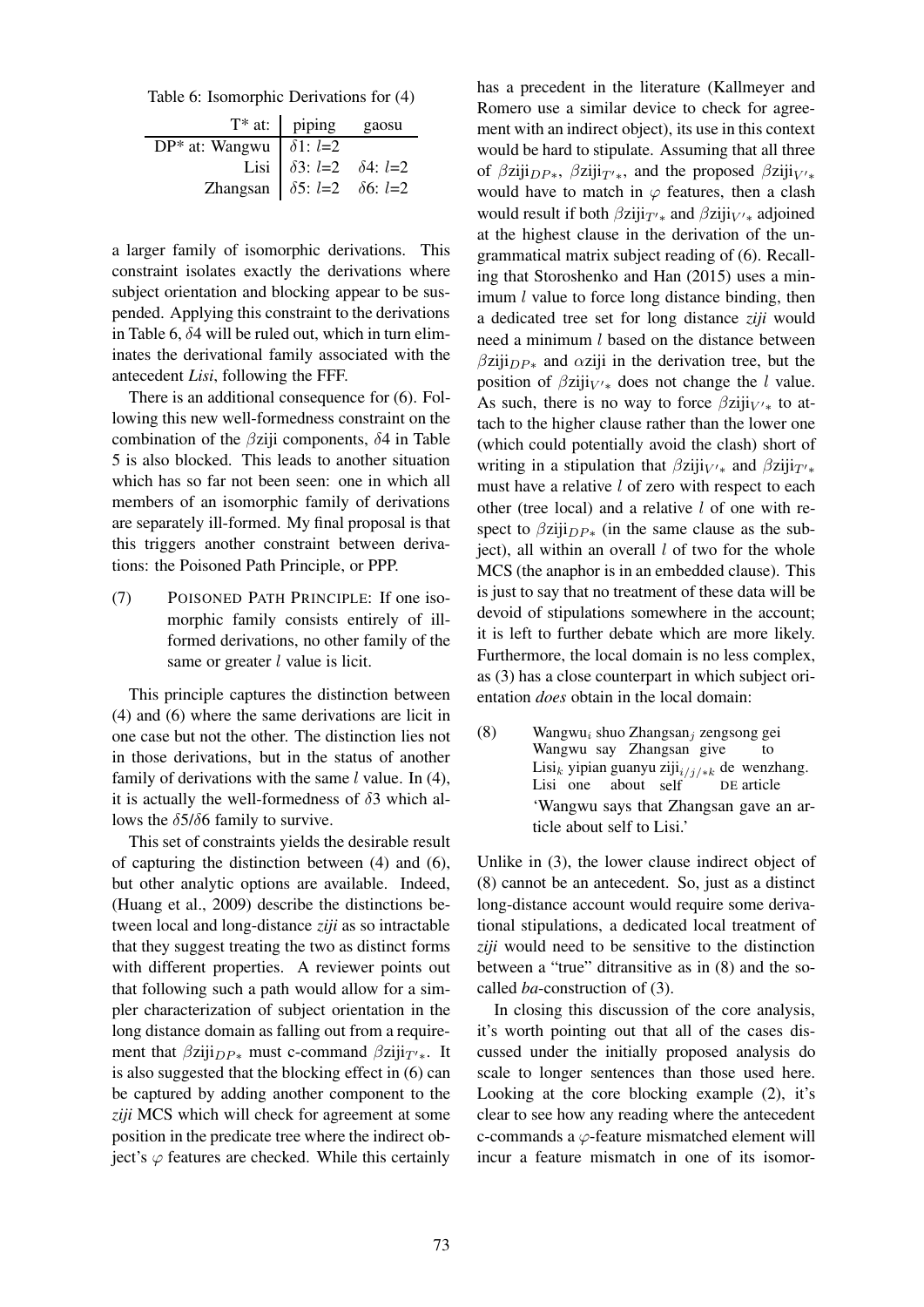phic derivations. Similarly, even though the constraints obviate blocking in the lowest clause, any clause higher with a mismatched antecedent will be blocked. In the case of (6), a mismatched nonsubject at any embedding level will have no viable derivations: all attachments of  $\beta$ ziji $_{T'}$  in lower clauses will incur feature mismatches because they are c-commanded by the antecedent, while attachments to the local clause or higher will all be ruled out because  $\beta$ ziji $_{T'}$  will c-command its own antecedent DP within a family where other isomorphic derivations are available. By the PPP, this will block all antecedents in the same or higher clauses. Conversely, in (4), only derivations where  $\beta$ ziji<sub>T'</sub> attaches to a position c-commanding a matched non-subject in an embedding clause will be ruled out, while the lower attachments will be felicitous derivations. While the FFF is triggered to rule out the non-subject antecedent, the existence of some well-formed derivations will obviate application of the PPP, allowing other longer derivation families to go through.

## 4 Interaction with Other Forms

When blocking occurs, and a bound variable use of *ziji* is impossible, Mandarin is similar to English in that it allows third person pronouns to act as bound variables:

(9) Mei-ge ren<sub>i</sub> dou renwei [wo<sub>j</sub> piping-le every-CL man all think I criticize-ASP ta $_{i/\ast j}$ .] he

'Every man thought that I criticized him.'

I assume that bound variable *ta* will have tree sets similar to English. Lacking the extra  $T'$ \* component, no blocking effect obtains, and the derivation goes through. However, in the local domain, *ta* may not be used:

(10) \* Mei-ge ren dou piping-le every-CL man all criticize-ASP he  $ta_i$ . 'Every man criticized himself.'

Even though there should be nothing formally constraining the use of *ta* in (10), native speakers report *ziji* to be preferable in this context<sup>3</sup>. Ta is also dispreferred in a non-blocking version of (9): (11) Mei-ge ren<sub>i</sub> dou renwei ta<sub>j</sub> piping-le every-CL man all think she criticize-ASP ta. $\frac{\gamma_{i}}{\gamma_{i}}$ he

'Every man thought that she criticized him.'

For the long distance bound variable reading in (11), *ziji* is the clear choice, even though it would be ambiguous between a local or long distance reading. While it would be simple to characterize *ta* as an anti-local bound variable, examining the full set of data suggests this to be an overstatement. It is not merely that *ta* cannot be used as a bound variable locally, the facts are that *ta* is only ever used when no other form is available. One could make the same claim about bound variable uses of the English third person pronouns, which are not used in local reflexive contexts. Keeping in mind that TAG accounts of English reflexive pronouns have treated them as tree-local derivations (see for example Kallmeyer and Romero (2007) and and Frank (2008), among others), one could imagine a derivational economy account restricting uses of *her*: a derivation that yields the same meaning without resorting to delayed locality is available. Similarly, while isomorphic derivations using either  $ta$  or  $ziji$  will have identical  $l$  values in (10) and (11), the ambiguity introduced by the fact *ta* also has a non-bound referential use may block its use: the obligatorily bound *ziji* wins out. Given that this paper argues for constraints over sets of derivations, it is not unreasonable to propose that the same types of comparisons come into play when selecting the optimal expression of a desired meaning.

This reasoning calls for a re-examination the typological conclusions reached in Storoshenko and Han (2015), where three types of bound variable are defined: ones similar to *ziji* or *caki* which can be used locally or long distance, ones restricted to non-local uses formalized as an  $l$  value greater than one, and finally ones restricted only to the most local use where  $l=1$ . Firstly, that the present paper explains the nonexistence of any bound variables with minimum  $l$  values of two or greater. These would be hyper-anti-local bound variables whose antecedents need to be two or more clauses

 $3$ The bimorphemic *taziji* is also acceptable, though restricted only to local uses similar to English *himself*. A reviewer correctly points out that the example could be ruled out by Condition B of the standard binding theory; the same does not however apply to the bound *ta* in (11), which suggests more than just Condition B would be at play. Furthermore, the only implementations of Condition B for TAG that

I am aware of (Champollion, 2008; Nesson, 2009) each make different assumptions about the semantics of binding than are made in this paper. Defining the full set of Chomskyan binding conditions in this particular version of STAG remains a matter for further research, though see Storoshenko et al. (2008) for discussion of Condition A as epiphenomenal.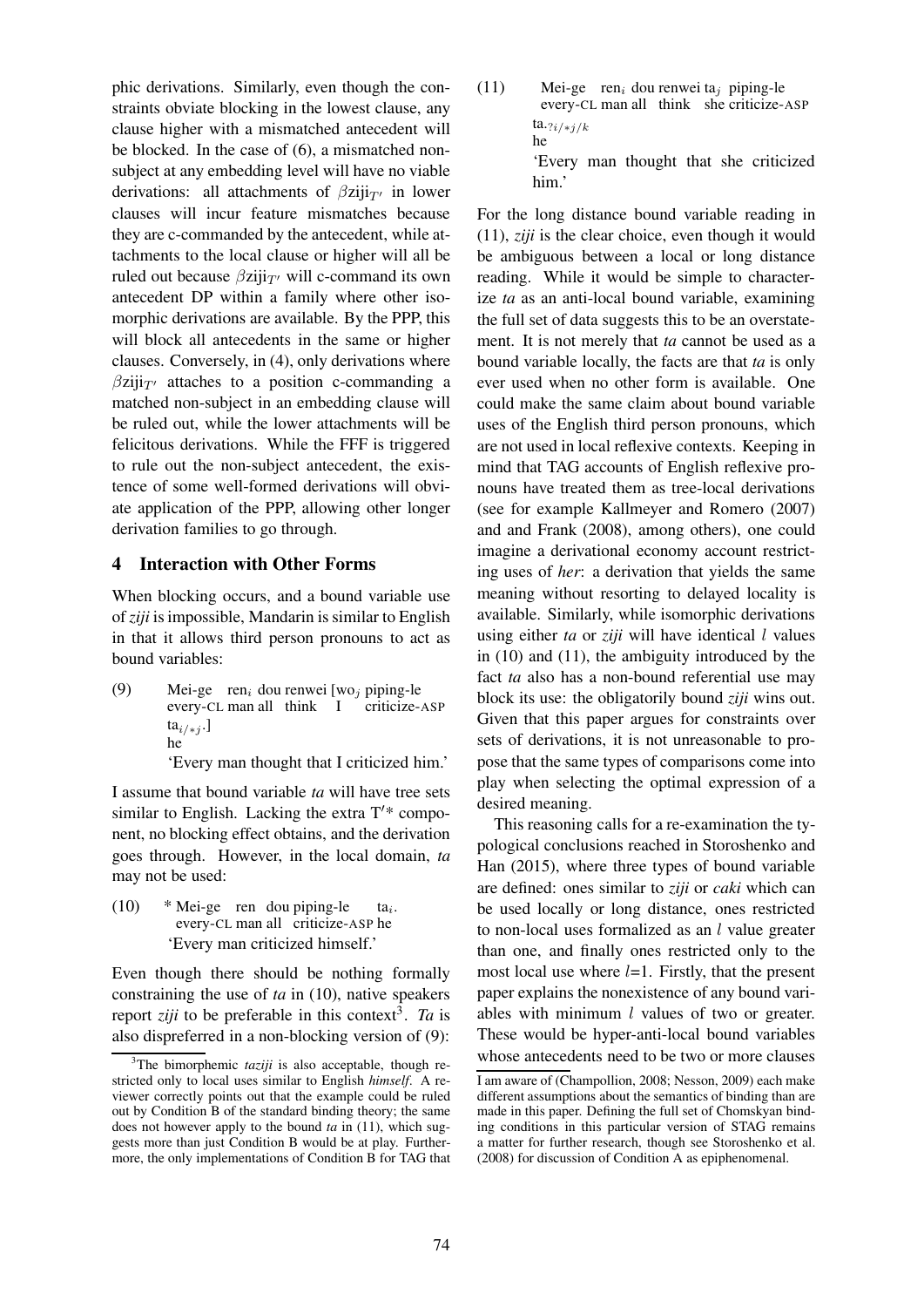removed. As seen here, this would amount to ruling out entire families of derivations with smaller l values, which would trigger the PPP. The account for why non-subjects are not antecedents and yet induce blocking with a feature mismatch is captured by exactly the derivational constraint which would rule out such a bound variable. However, one may wonder whether the anti-local category exists at all, or should rather just be re-cast as an epiphenomenon falling out from the fact that better local derivations are available?

Still, there is no compelling reason to eliminate the category of bound variable where  $l=1$ . While it could be the case that apparent local bound variables may warrant closer examination to see whether a tree-local derivation is available, there may be other cases where a certain MCS is forced to make use of delayed locality, but is constrained to using only as much as possible for a felicitous composition. One possibility for such a case outside the realm of binding would be subextraction in *wh*-movement:

(12) What<sub>i</sub> did you take a picture of  $t_i$ ?

While it has been compellingly argued that *wh*extraction should be treated as tree-local movement (Frank, 2002), such an analysis is untenable for (12), as the trace is in a different lexical projection than the *wh*-word's landing site. Treating this *wh*-movement as a MCS consisting of the *wh*word and its trace would need a derivation with an  $l$  value of one, but the use of such a MCS would need to be held to that value, or else numerous subjacency violations would become possible. This analysis is held over for future work.

## 5 On Trans-Derivational Constraints

The analysis presented in this paper relies crucially on a set of trans-derivational constraints (TDCs) which run the risk of extending the generative capacity of the grammar. Here, I address this concern by comparing the present analysis with that presented in Freedman (2012). In that paper, two constraints are presented, along with a proof that a TAG with restricted TDCs is no more expressive than one without those constraints. The first constraint Freedman proposes is the DERIVATIONAL COMPLEXITY CONSTRAINT ON SEMANTIC INTERPRETATION or DCCSI: "A derivation  $d$  producing meaning  $m$  is ruled out if another shorter derivation  $d'$  also produces  $m$ ."

The maximal isomorphism constraint I have assumed to act as an initial filter on possible derivations has essentially this effect, militating against derivations with identical semantic outputs but larger *l* values in the syntactic derivation. This seems to be a reasonable comparison class for derivations where an uneven syntactic and semantic MCS pairing is allowed to combine using delayed locality. The FFF proposed above uses a subset of the same comparison class, the family of maximally isomorphic derivations. The second constraint Freedman proposes is a means of limiting the comparison class for TDCs. His LOCALITY CONSTRAINT ON COMPETITION dictates that any two derivation trees may only be compared if the are identical save for the daughters of one node, which may be either excised or replaced. The comparisons within families required by the FFF are similarly restricted in that they are identical in all measures save for the position in the tree of the  $\beta$ ziji $_{T'}$  component. Applying the constraint symmetrically to the pair  $\delta$ 4 and  $\delta$ 5 in Table 2, each derivation differs from the other by the daughters of one node. Moving on to the PPP, there is a similar constraint on comparison classes when looking at the whole families being compared. Examining the relevant derivations in Table 5, the  $\delta 3/\delta 5$  and  $\delta 4/\delta 6$  pairs differ only by the positions of  $\alpha$ ziji. While TDCs are definitely tools to be used sparingly, restricting these constraints to applying within families or at most between adjacent families (allowing the PPP to apply transitively) provides similar restrictions as those discussed by Freedman.

## 6 Conclusion

In this paper I have presented a model of the behaviour of the Mandarin long distance anaphor *ziji*. By combining two well-formedness constraints on the relationship between elements in the *ziji* MCS with two more global constraints on derivation families, the blocking effect and certain asymmetries between local and long distance domains are captured. Furthermore, while the more global constraints provide motivation for the existing claim that hyper-anti-local bound variables should not exist, the existence of trans-derivational constraints poses a new question of whether antilocal bound variables are a *bona fide* category, or merely epiphenomenal.